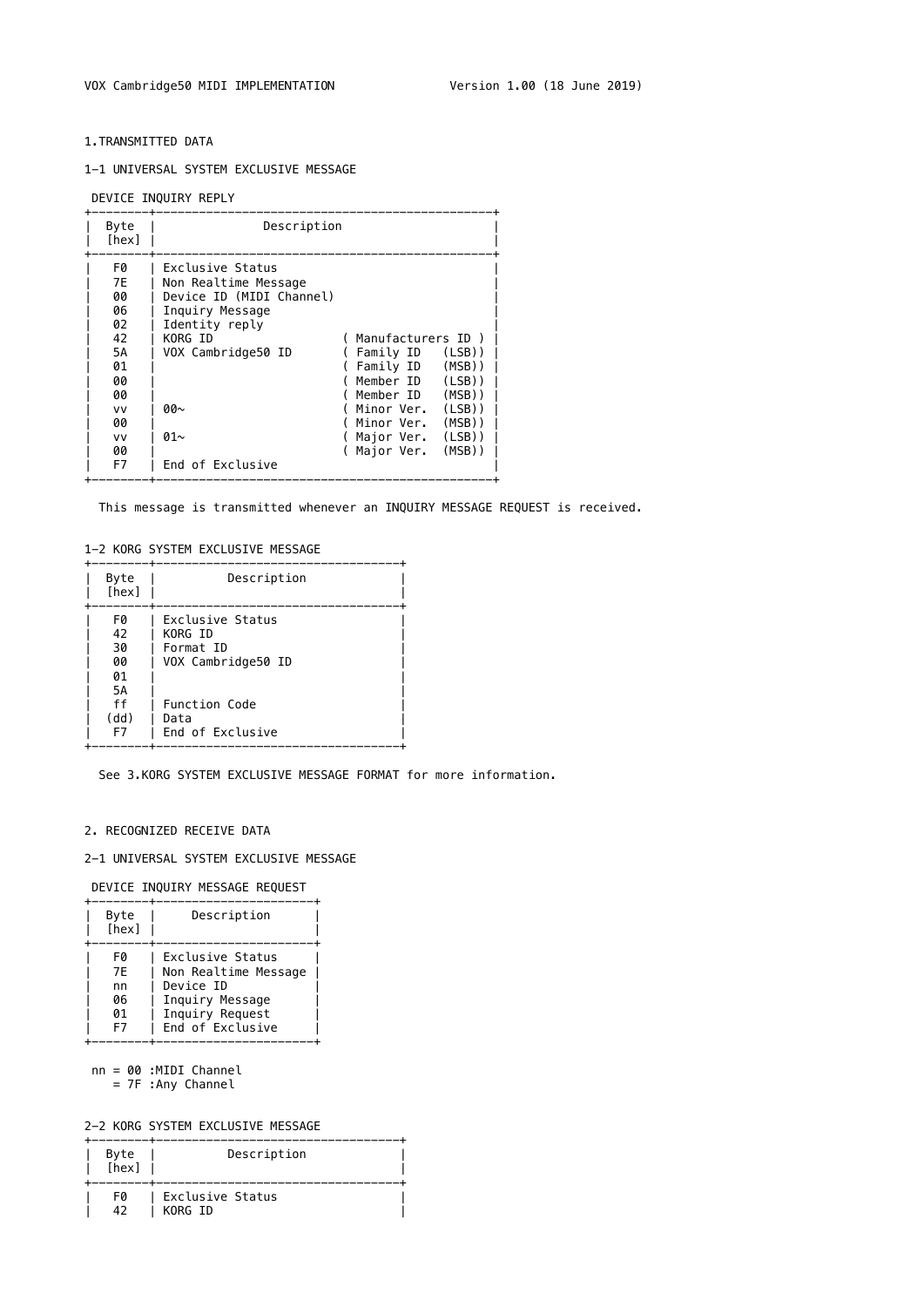| 30   | Format ID          |
|------|--------------------|
| 00   | VOX Cambridge50 ID |
| 01   |                    |
| 5А   |                    |
| ff   | Function Code      |
| (dd) | Data               |
| F7   | End of Exclusive   |
|      |                    |

See 3.KORG SYSTEM EXCLUSIVE MESSAGE FORMAT for more information.

#### 3.KORG SYSTEM EXCLUSIVE MESSAGE FORMAT

Function Code List (R:Receive, T:Transmit)

- \*1 : Transmitted when
	- r : Request message is received.
	- E : Exclusive message is received.
- \*2 : Transmitted when
	- P : Program is changed by Switch.
	- C : Parameter is changed by Switch or Knob.
	- W : DATA WRITE by Switch is completed.

| Func<br>[hex]  | Description                           | $\mathsf{R}$ | $(*1)$ $(*2)$ |   |
|----------------|---------------------------------------|--------------|---------------|---|
| 12             | MODE REQUEST                          | $\mathbf 0$  |               |   |
| 10             | CURRENT PROGRAM DATA DUMP REQUEST     | 0            |               |   |
| 1 <sup>C</sup> | PROGRAM DATA DUMP REQUEST             | 0            |               |   |
| 0E             | GLOBAL DATA DUMP REQUEST              | 0            |               |   |
| 11             | PROGRAM WRITE REQUEST                 | $\Omega$     |               |   |
| 42             | MODE DATA                             |              | r             |   |
| 40             | CURRENT PROGRAM DATA DUMP             | 0            | r             |   |
| 4C             | PROGRAM DATA DUMP                     | $\Omega$     | r             |   |
| 51             | <b>GLOBAL DATA DUMP</b>               |              | r             |   |
| 4E             | MODE CHANGE                           | 0            |               | P |
| 41             | PARAMETER CHANGE                      | $\Omega$     |               |   |
|                |                                       |              |               |   |
| 26             | DATA FORMAT ERROR                     |              | E             |   |
| 23             | DATA LOAD COMPLETED                   |              | E             |   |
| 24             | DATA LOAD ERROR                       |              | E             |   |
| 21<br>22       | WRITE COMPLETED<br><b>WRITE ERROR</b> |              | E<br>F        | W |
|                |                                       |              |               |   |

(1) MODE REQUEST R +-------------------+-------------------------------------------------------+ Byte | Description +-------------------+-------------------------------------------------------+ | F0,42,30,00,01,5A | Exclusive Header | | 12 | Function Code<br>| F7 | End of Exclus: | End of Exclusive +-------------------+-------------------------------------------------------+

Receives this message, and transmits Func=42 message.

| (2) CUNNENT FINOGNAPI DATA DUPIF INEQUEST          |                                          |             |
|----------------------------------------------------|------------------------------------------|-------------|
| Byte                                               |                                          | Description |
| F0,42,30,00,01,5A   Exclusive Header<br>10<br>- F7 | <b>Function Code</b><br>End of Exclusive |             |
|                                                    |                                          |             |

Receives this message, and transmits Func=40 or Func=24 message.

| (3) PROGRAM DATA DUMP REQUEST        |                      |             |  |
|--------------------------------------|----------------------|-------------|--|
| Bvte                                 |                      | Description |  |
| F0,42,30,00,01,5A   Exclusive Header | <b>Function Code</b> |             |  |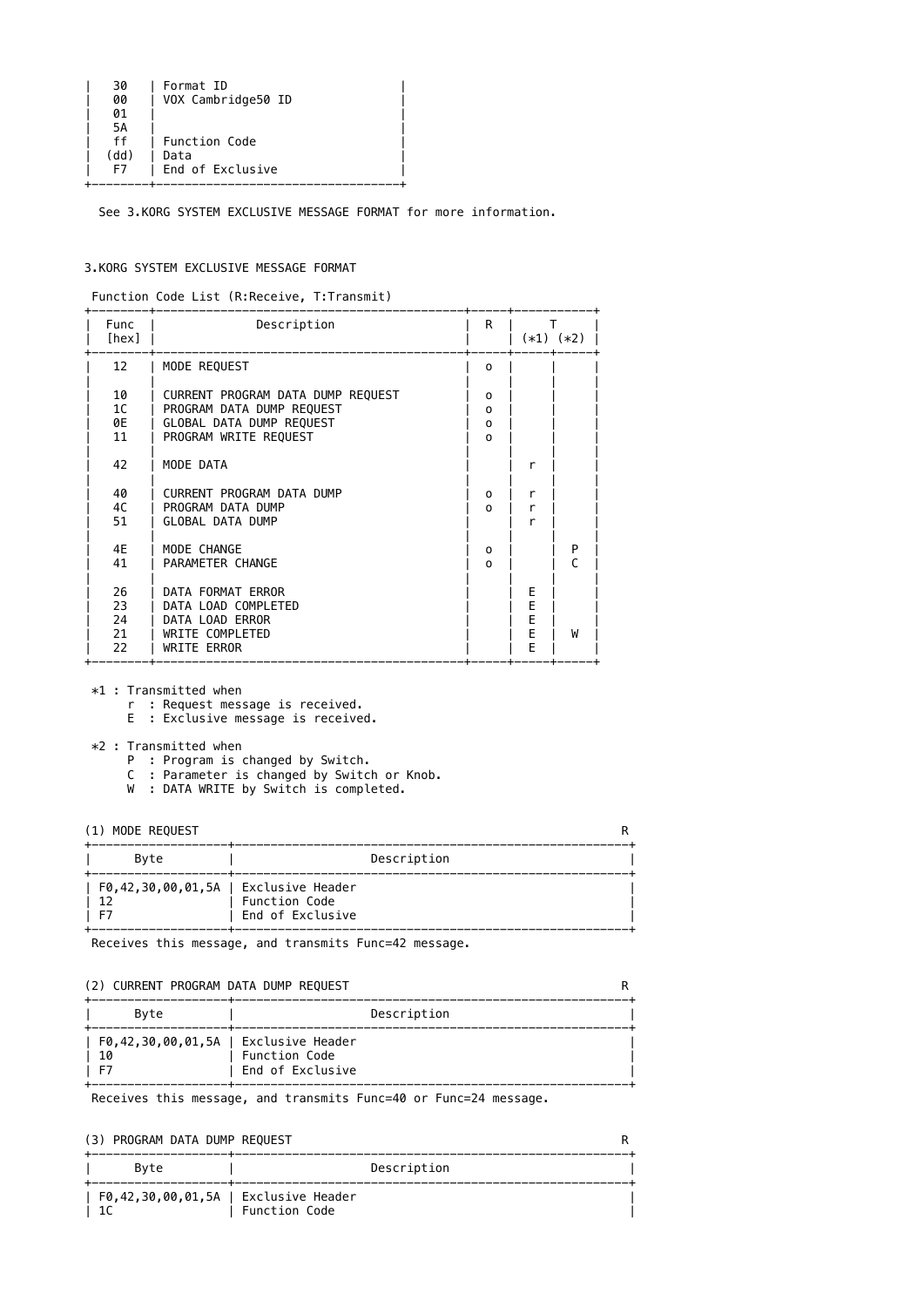| 0000 000m | User(0)/Present(1)                |  |
|-----------|-----------------------------------|--|
| 0000 pppp | Program No. (User:0-7/Preset:0-A) |  |
| 1 F7      | End of Exclusive                  |  |
|           |                                   |  |

Receives this message, and transmits Func=4C or Func=24 message.

### (4) GLOBAL DATA DUMP REQUEST RESERVED FOR A SERVED ON THE RESERVED ON A RESERVED ON A RESERVED ON RESERVED ON A RESERVED ON RESERVED ON A RESERVED ON RESERVED ON RESERVED ON RESERVED ON RESERVED ON RESERVED ON RESERVED ON

| Byte                                       | Description                       |  |
|--------------------------------------------|-----------------------------------|--|
| F0,42,30,00,01,5A   Exclusive Header<br>0E | Function Code<br>End of Exclusive |  |

Receives this message, and transmits Func=51 or Func=24 message.

## (5) PROGRAM WRITE REQUEST R

| Byte                                                                    |                                                                                | Description |  |
|-------------------------------------------------------------------------|--------------------------------------------------------------------------------|-------------|--|
| F0,42,30,00,01,5A   Exclusive Header<br>- 11<br>00<br>0000 0ppp<br>- F7 | Function Code<br>(Reserved)<br>User Program No. (User:0-7)<br>End of Exclusive |             |  |

Receives this message, write the data and transmits Func=21 or Func=22 message.

## (6) MODE DATA T

| Byte                                   | Description                                                                                                                                    |  |
|----------------------------------------|------------------------------------------------------------------------------------------------------------------------------------------------|--|
| - 42<br>0000 00mm<br>0000 pppp<br>- F7 | F0,42,30,00,01,5A   Exclusive Header<br>Function Code<br>User(0)/Present(1)/Manual(2)<br>Program No. (User:0-7/Preset:0-A)<br>End of Exclusive |  |

Receives Func=12 message, and transmits this message.

## (7) CURRENT PROGRAM DATA DUMP R , T

| Byte                                                            | Description                               |             |
|-----------------------------------------------------------------|-------------------------------------------|-------------|
| F0,42,30,00,01,5A   Exclusive Header<br>  40<br>0ddd dddd<br>F7 | Function Code<br>Data<br>End of Exclusive | (NOTE 1, 3) |

 Receives this message, saves the data to Current Buffer and transmits Func=23 or Func=24 message. Receives Func=10 message, and transmits this message.

#### (8) PROGRAM DATA DUMP R , T

+-------------------+-------------------------------------------------------+ Byte | Description +-------------------+-------------------------------------------------------+ | F0,42,30,00,01,5A | Exclusive Header | | 4C | Function Code |

| l F7 | 0000 000m<br>0000 pppp<br>0ddd dddd | User(0)/Present(1)<br>Program No. (User:0-7/Preset:0-A)<br>Data | (NOTE 1, 3) |  |
|------|-------------------------------------|-----------------------------------------------------------------|-------------|--|
|      |                                     | End of Exclusive                                                |             |  |

 Receives this message, saves the data to Internal Memory and transmits Func=23 or Func=24 message. Receives Func=1C message, and transmits this message.

| (9) GLOBAL DATA DUMP                                           |                       |             |              |
|----------------------------------------------------------------|-----------------------|-------------|--------------|
| Byte                                                           |                       | Description |              |
| $F0, 42, 30, 00, 01, 5A$   Exclusive Header<br>51<br>0ddd dddd | Function Code<br>Data |             | $(NOTE$ 2,3) |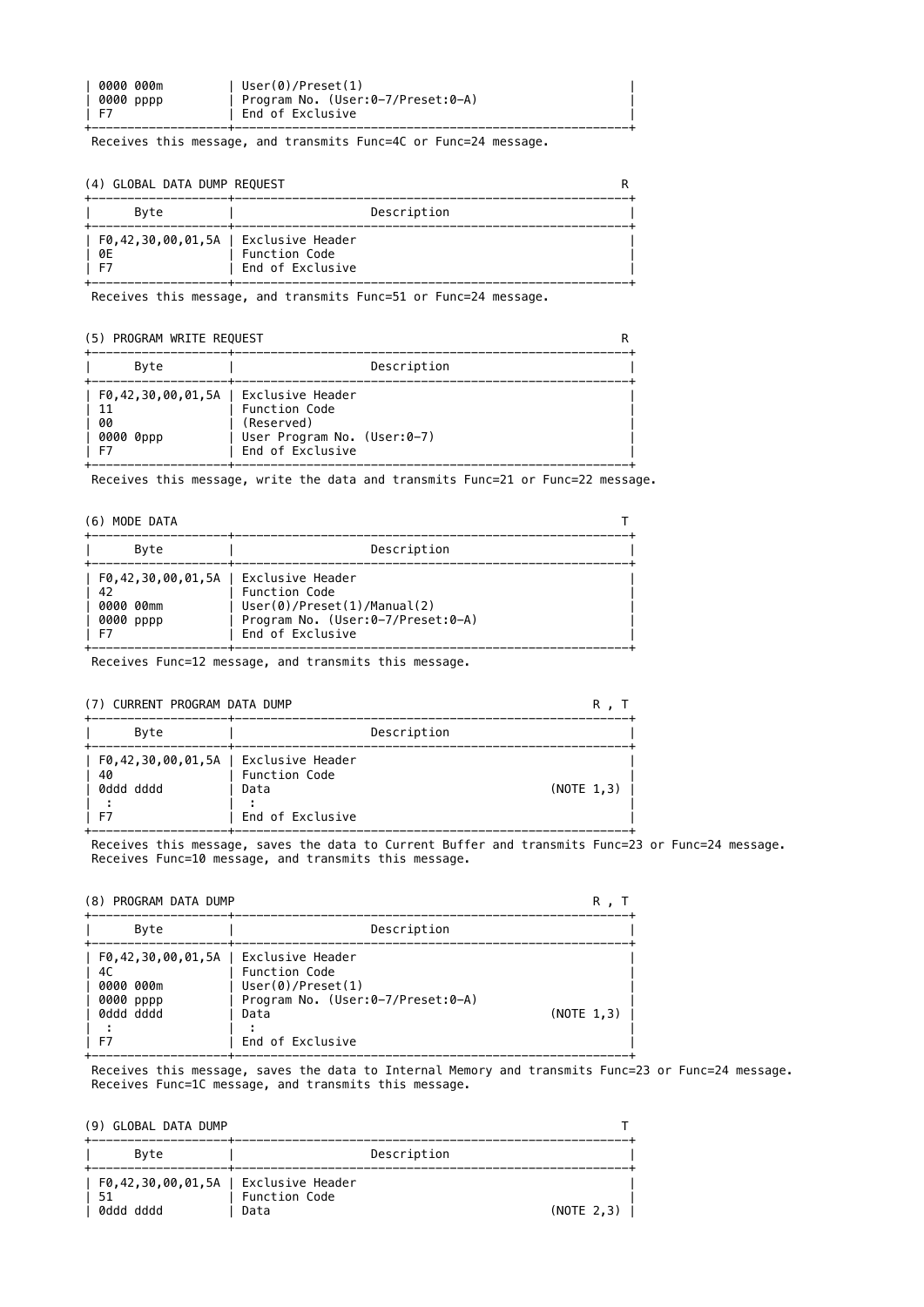| --<br>- | End of Exclusive |  |
|---------|------------------|--|
|         |                  |  |
|         |                  |  |

Receives Func=0E message, and transmits this message.

#### (10) MODE CHANGE R , T

| Byte                                                                         | Description                                                                                                   |  |
|------------------------------------------------------------------------------|---------------------------------------------------------------------------------------------------------------|--|
| F0,42,30,00,01,5A   Exclusive Header<br>4E<br>0000 00mm<br>0000 pppp<br>- F7 | <b>Function Code</b><br>User(0)/Present(1)/Manual(2)<br>Program No. (User:0-7/Preset:0-A)<br>End of Exclusive |  |

 Receives this message, changes the Mode and transmits Func=23 or Func=24. When the Mode or Program is changed by Switch, transmits this message.

## (11) PARAMETER CHANGE R (11) PARAMETER CHANGE

| Byte                                                                                                              | Description                                                                                                                   |                              |
|-------------------------------------------------------------------------------------------------------------------|-------------------------------------------------------------------------------------------------------------------------------|------------------------------|
| F0,42,30,00,01,5A   Exclusive Header<br>- 41<br>  0ppp ppp<br>  0sss sss<br>  0vvv vvv<br>  0vvv vvv<br><b>F7</b> | <b>Function Code</b><br>Parameter ID<br>Parameter SUB ID<br>Value (LSB bit $6~0$ )<br>Value (MSB bit13~7)<br>End of Exclusive | (TABLE 1, 2)<br>(TABLE 1, 2) |

 Receives this message, changes a Parameter and transmits Func=23 or Func=24 message. When the Parameter is changed by Switch or Knob, transmits this message.

## (12) DATA FORMAT ERROR THE SERIES OF THE SERIES OF THE SERIES OF THE SERIES OF THE SERIES OF THE SERIES OF THE SERIES OF THE SERIES OF THE SERIES OF THE SERIES OF THE SERIES OF THE SERIES OF THE SERIES OF THE SERIES OF THE

| Byte                                                  | Description                       |  |
|-------------------------------------------------------|-----------------------------------|--|
| F0,42,30,00,01,5A   Exclusive Header<br>l 26<br>- E 7 | Function Code<br>End of Exclusive |  |

Transmits this message when there is an error in the received MIDI message.

# (13) DATA LOAD COMPLETED (ACK) T

| Byte                                               | Description                              |  |
|----------------------------------------------------|------------------------------------------|--|
| F0,42,30,00,01,5A   Exclusive Header<br>- 23<br>E. | <b>Function Code</b><br>End of Exclusive |  |

Transmits this message when DATA LOAD, PROCESSING have been completed.

# (14) DATA LOAD ERROR (NAK) T

| $\mathbf{u}$ $\mathbf{u}$ $\mathbf{v}$ $\mathbf{v}$ $\mathbf{v}$ $\mathbf{v}$ $\mathbf{v}$ $\mathbf{v}$ $\mathbf{v}$ $\mathbf{v}$ $\mathbf{v}$ $\mathbf{v}$ $\mathbf{v}$ $\mathbf{v}$ $\mathbf{v}$ $\mathbf{v}$ $\mathbf{v}$ $\mathbf{v}$ $\mathbf{v}$ $\mathbf{v}$ $\mathbf{v}$ $\mathbf{v}$ $\mathbf{v}$ $\mathbf{v}$ $\mathbf{$ |                  |  |
|------------------------------------------------------------------------------------------------------------------------------------------------------------------------------------------------------------------------------------------------------------------------------------------------------------------------------------|------------------|--|
| Byte                                                                                                                                                                                                                                                                                                                               | Description      |  |
| F0,42,30,00,01,5A   Exclusive Header                                                                                                                                                                                                                                                                                               |                  |  |
| 24                                                                                                                                                                                                                                                                                                                                 | Function Code    |  |
|                                                                                                                                                                                                                                                                                                                                    | End of Exclusive |  |

| <u>.</u><br><u>UI</u><br>----------- |
|--------------------------------------|
|                                      |

Transmits this message when DATA LOAD, PROCESSING have not been completed.

| (15) WRITE COMPLETED                                                       |                                                                     |             |
|----------------------------------------------------------------------------|---------------------------------------------------------------------|-------------|
| Byte                                                                       |                                                                     | Description |
| $F0, 42, 30, 00, 01, 5A$   Exclusive Header<br>21<br>00<br>0000 0ppp<br>F7 | Function Code<br>(Reserved)<br>User Program No.<br>End of Exclusive |             |

Transmits this message when DATA WRITE has been completed.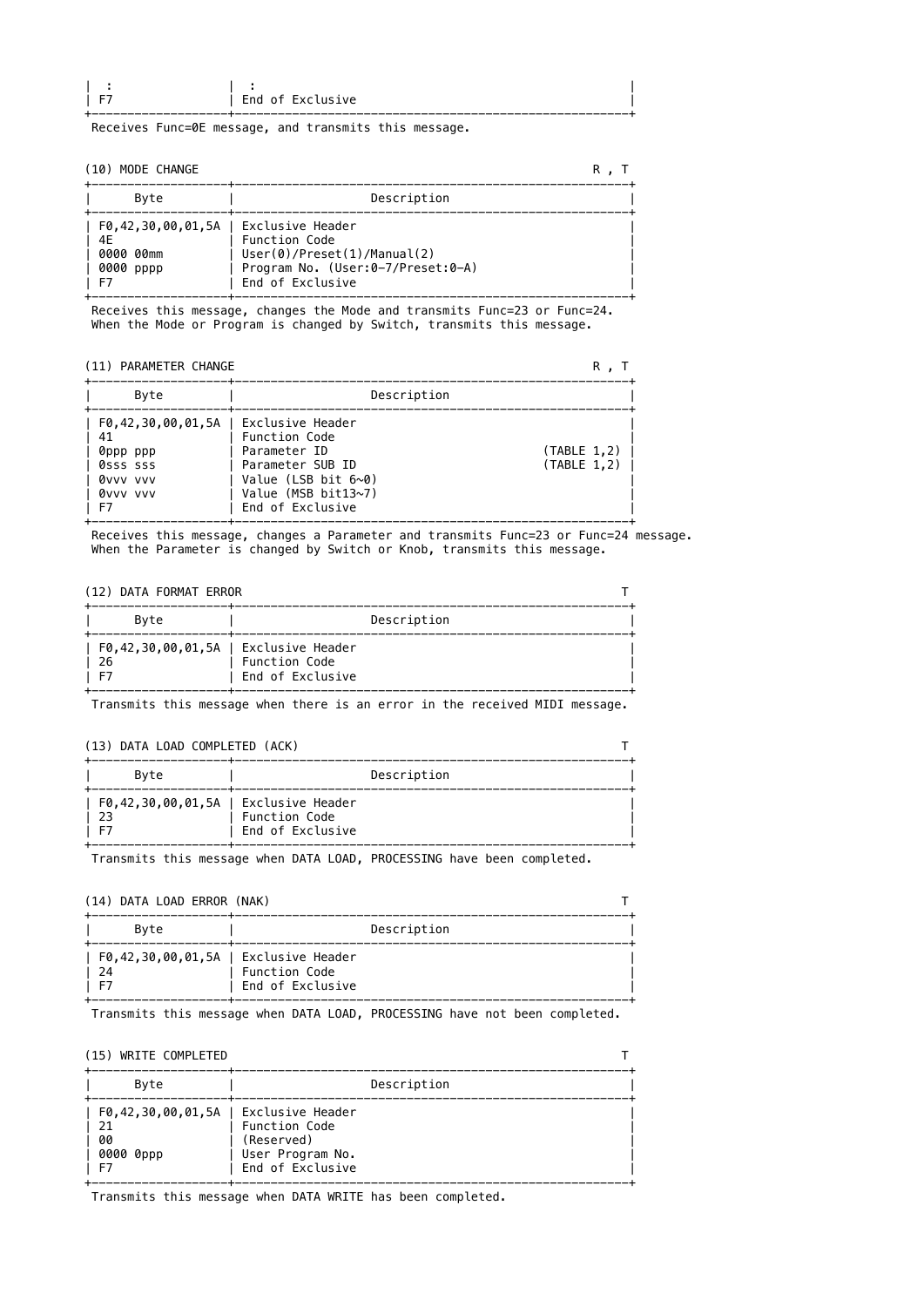(16) WRITE ERROR

| Byte                                                                    | Description                                                         |
|-------------------------------------------------------------------------|---------------------------------------------------------------------|
| F0,42,30,00,01,5A   Exclusive Header<br>- 22<br>00<br>0000 0ppp<br>- F7 | Function Code<br>(Reserved)<br>User Program No.<br>End of Exclusive |

 $\mathsf{T}$ 

Transmits this message when DATA WRITE has not been completed.

NOTE 1: PROGRAM DATA DUMP FORMAT 30 bytes =  $7*4+2$  ->  $8*4+(1+2)$  => 35 bytes  $(TABLE 1)$ 

NOTE 2: GLOBAL DATA DUMP FORMAT 16 bytes =  $7*2+2$  ->  $8*2+(1+2)$  => 19 bytes  $(TABLE 2)$ 

NOTE 3: DUMP DATA CONVERSION

| DATA ( $1set = 8bit \times 7Byte$ )                                             |                                             |                                   |                                         |
|---------------------------------------------------------------------------------|---------------------------------------------|-----------------------------------|-----------------------------------------|
| b7<br>b0<br>$\sim$                                                              | b7<br>$\sim$<br>bØ                          | b0 l<br>h7<br>$\sim\sim$          | b7 $\sim$<br>bØ                         |
| +-+-+-+-+-+-+-+-+                                                               | +-+-+-+-+-+-+-+-+                           | +ー+ー+ー~~ー+ー+ー+                    | +-+-+-+-+-+-+-+-+                       |
|                                                                                 | 11111                                       |                                   |                                         |
| <b>ナーナーナーナーナーナーナーナー</b> ナ                                                       | +-+-+-+-+-+-+-+-+                           | キーキーキー〜〜ーキーキーキ                    | <b>ナーナーナーナーナーナーナーナー</b>                 |
| 7n+0                                                                            | $7n+1$                                      | 7n+2 ∼∼ 7n+5                      | 7n+6                                    |
| MIDI DATA ( $1set = 7bit \times 8Byte$ )<br>b7b7b7b7b7b7b7<br>キーキーキーキーキーキーキーキーキ | b6 $\sim$<br>bØ<br><b>ナーナーナーナーナーナーナーナーナ</b> | b0<br>$h6 \sim$<br>キーキーキーへ〜ーキーキーキ | b6<br>hØ<br>$\sim$<br>+-+-+-+-+-+-+-+-+ |
| 101<br><b>+-+-+-+-+-+-+-+-+</b>                                                 | +-+-+-+-+-+-+-+-+                           | 0<br>キーキーキー〜〜ーキーキーキ               | 0 <br>+-+-+-+-+-+-+-+-+                 |
| $7n+6, 5, 4, 3, 2, 1, 0$                                                        | 7n+0                                        | $7n+1 \sim 7n+5$                  | 7n+6                                    |

#### [ TABLE 1 ] PROGRAM PARAMETERS

No. : Address in the PROGRAM DATA DUMP. ID : Parameter ID, SUB ID for PARAMETER CHANGE.

| No.<br>[hex]         | <b>PARAMETER</b>                               | <b>DATA</b><br>[hex]             | <b>VALUE</b>                                                 | ID<br>[hex]                      |
|----------------------|------------------------------------------------|----------------------------------|--------------------------------------------------------------|----------------------------------|
| 00<br>0F             | PROGRAM NAME (1st)<br>PROGRAM NAME (16th)      | 20~7E                            | ASCII code ' ' $\sim$ ' $\sim$ '                             | 00,00<br>00,0F                   |
| 10                   | NR SENS                                        | 00~64                            | $0.0 - 10.0$                                                 | 01,00                            |
| 11                   | <b>VOLUME</b>                                  | $00 - 64$                        | $0.0 - 10.0$                                                 | 02,00                            |
| AMP PARAMETERS       |                                                |                                  |                                                              |                                  |
| 12                   | Model                                          | 00~0A                            | DELUXE CL $\sim$ LINE                                        | 03,00                            |
| 13<br>14<br>15<br>16 | GAIN<br><b>TREBLE</b><br>MIDDLE<br><b>BASS</b> | 00~64<br>00~64<br>00~64<br>00~64 | $0.0 - 10.0$<br>$0.0 - 10.0$<br>$0.0 - 10.0$<br>$0.0 - 10.0$ | 03,01<br>03,02<br>03,03<br>03,04 |
|                      | MODULATION PARAMETERS                          |                                  |                                                              |                                  |
| 17                   | <b>Type</b>                                    | $00, 01 - 04$                    | OFF, CHORUS $\sim$ TWIN TREM                                 | 04,00                            |
| $18 - 19$            | $(TABLE 1-1)$<br>Parameters                    |                                  | $04,01$ ~                                                    |                                  |
|                      | DELAY/REVERB PARAMETERS                        |                                  |                                                              |                                  |
| 1A                   | <b>Type</b>                                    | $00,01 \sim 04$                  | OFF, A.DELAY $\sim$ HALL                                     | 05,00                            |
| 1B~1D                | Parameters                                     |                                  | $(TABLE 1-2)$                                                | $05,01$ ~                        |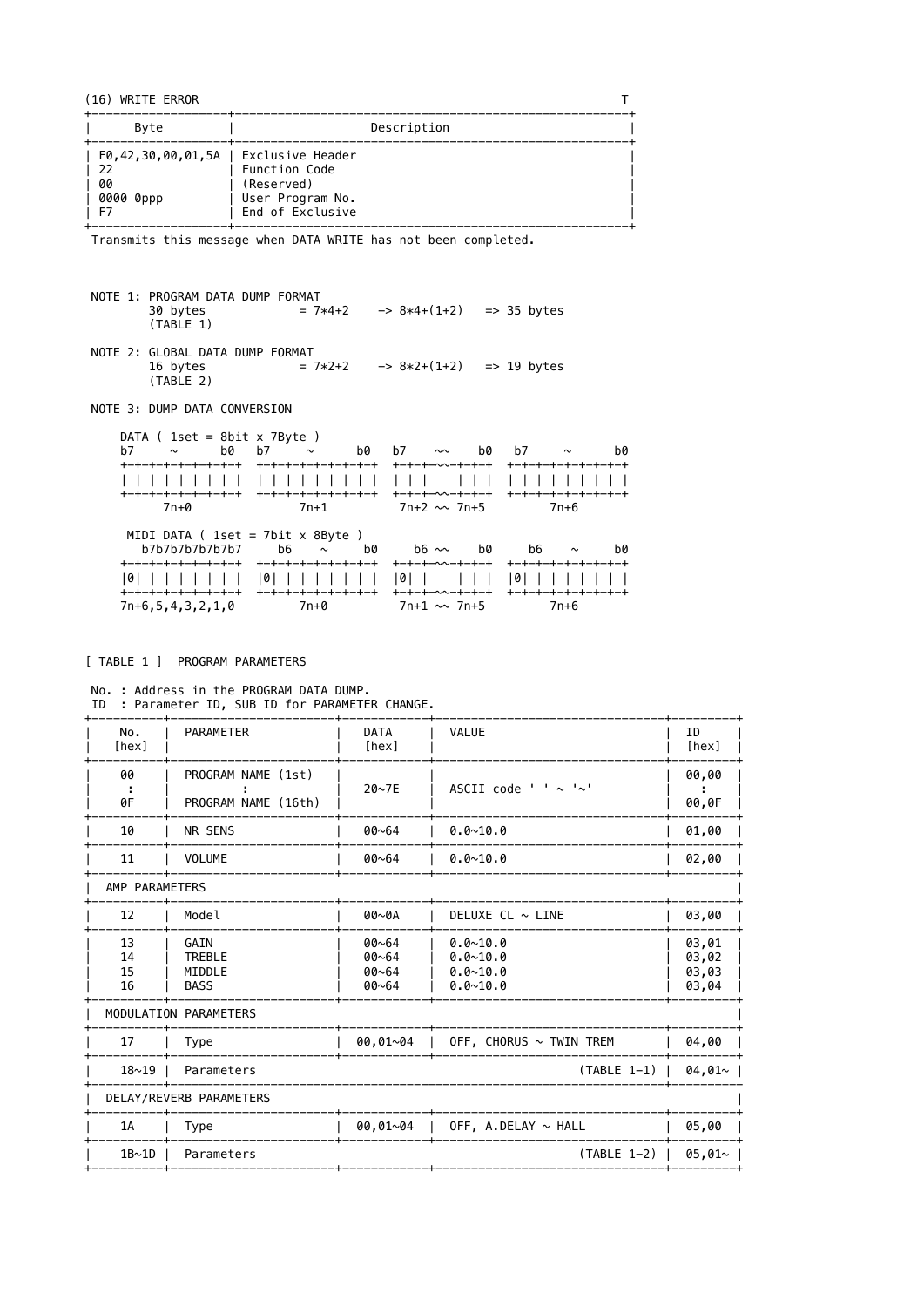# [ TABLE 1-1 ] MODULATION Parameters

| 0ffset<br>[hex] | PARAMETER         | <b>DATA</b><br>[hex] | <b>VALUE</b>          |        | ID<br>[hex] |
|-----------------|-------------------|----------------------|-----------------------|--------|-------------|
| 0FF             | Type $[hex] = 00$ |                      |                       |        |             |
| $00~01$         | (reserved)        |                      |                       |        |             |
| <b>CHORUS</b>   | Type $[hex] = 01$ |                      |                       |        |             |
| 00~01           | <b>SPEED</b>      | 12C~1B58             | $0.3~7.0$ [hz]        | $(*3)$ | 04,01       |
| <b>FLANGER</b>  | Type $[hex] = 02$ |                      |                       |        |             |
| 00~01           | <b>SPEED</b>      | 64~1388              | $0.1~5.0$ [hz]        | $(*3)$ | 04,01       |
| ORG PHASE       | Type $[hex] = 03$ |                      |                       |        |             |
| $00~01$         | SPEED             | 96~2328              | $\vert$ 0.15~9.0 [hz] | $(*3)$ | 04,01       |
| TWIN TREM       | Type $[hex] = 04$ |                      |                       |        |             |
| 00~01           | <b>SPEED</b>      | $9C4 \sim 2710$      | $2.5~10.0$ [hz]       | $(*3)$ | 04,01       |

# [ TABLE 1-2 ] DELAY/REVERB Parameters

| Offset<br>[hex] | <b>PARAMETER</b>          | <b>DATA</b><br>[hex] | <b>VALUE</b>                 |        | ID<br>[hex]    |
|-----------------|---------------------------|----------------------|------------------------------|--------|----------------|
| 0FF             | Type $[hex] = 00$         |                      |                              |        |                |
| 00~02           | (reserved)                |                      |                              |        |                |
| A.DELAY         | Type $[hex] = 01$         |                      |                              |        |                |
| 00<br>$01 - 02$ | <b>MIX</b><br><b>TIME</b> | 00~64<br>28~456      | $0.0 - 10.0$<br>40~1110 [ms] | $(*3)$ | 05,01<br>05,02 |
| TAPE ECHO       | Type $[hex] = 02$         |                      |                              |        |                |
| 00<br>$01 - 02$ | MIX<br><b>TIME</b>        | 00~64<br>28~456      | $0.0 - 10.0$<br>40~1110 [ms] | $(*3)$ | 05,01<br>05,02 |
| SPRING          | Type $[hex] = 03$         |                      |                              |        |                |
| 00<br>$01 - 02$ | MIX<br><b>TIME</b>        | 00~64<br>28~456      | $0.0 - 10.0$<br>40~1110      | $(*3)$ | 05,01<br>05,02 |
| <b>HALL</b>     | Type $[hex] = 04$         |                      |                              |        |                |
| 00<br>$01 - 02$ | <b>MIX</b><br><b>TIME</b> | 00~64<br>28~456      | $0.0 - 10.0$<br>40~1110      | $(*3)$ | 05,01<br>05,02 |